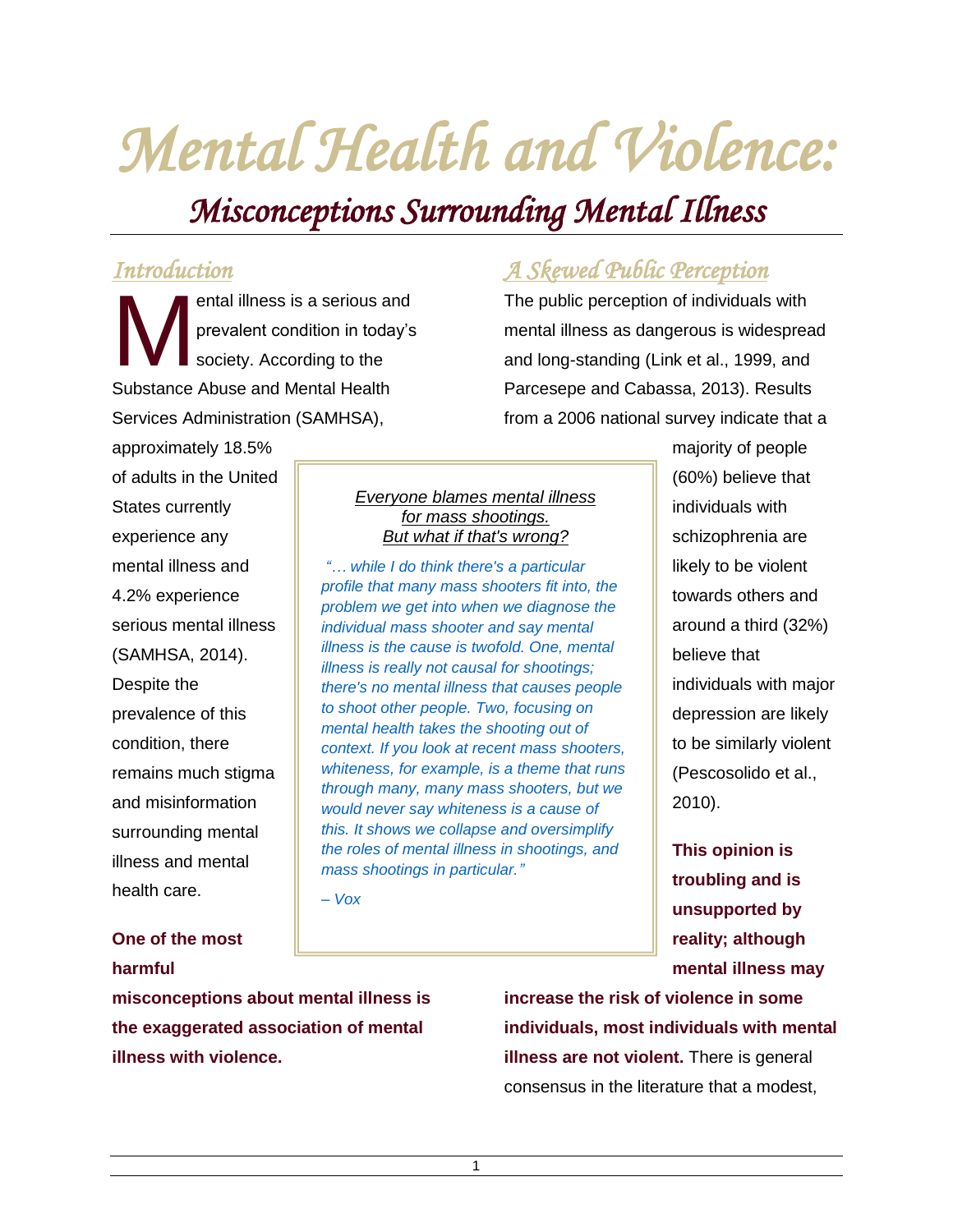yet significant relationship exists between severe mental illness and violence (Van Dorn et al., 2012). However, it is important to note that substance abuse has been indicated as a critical contributor to violence, especially in the presence of a concurrent mental disorder, and is responsible for much of the increased risk of violence in the population of individuals with mental illness. Furthermore, most violent acts are not committed by individuals with mental illness. Estimates specify that less than 3% to 5% of crimes in the U.S. are committed by individuals with mental illness (Metzl and MacLeish, 2015).

Individuals with mental illness are actually far more likely to be victims rather than perpetrators of violence. A study by Teplin et al., 2005, found that depending on the type of violent crime (e.g., rape/sexual assault, robbery, assault, etc.), individuals with severe mental illness were 6 to 23 times more likely than individuals in the general population to experience crime victimization.

The portrayal of individuals with mental illness as dangerous is very prominent in the entertainment industry and news media, adding to this overall problematic perception.

## *The Negative Consequences of the Stigma of Mental Illness*

The inaccurate beliefs about mental illness and violence have contributed to prevailing stigma. Fear and negative attitudes toward individuals with mental illness are common. **The effects of stigma are substantial.**

Stigma can prevent individuals with mental health issues from seeking a diagnosis and subsequent treatment. It can also cause individuals with existing mental disorders to have low self-esteem and to isolate themselves. Stigma is associated with inferior treatment outcomes (e.g., poor retention and adherence) and can thus be a major barrier to care.

The negative stereotypes of individuals with mental illness, especially those depicting these individuals as dangerous and violent, can limit educational, employment, and social opportunities.

Stigma can additionally cause the public at large and policymakers to pay less attention to mental health treatment issues/reform and can influence the current lack of sufficient mental health funding.

## *A Complex Array of Contributing Factors*

**There are many factors that affect violent behavior in both the general population and in individuals with mental illness. These factors tend to interact in complex ways, leaving much ambiguity as to the actual causes of violence.**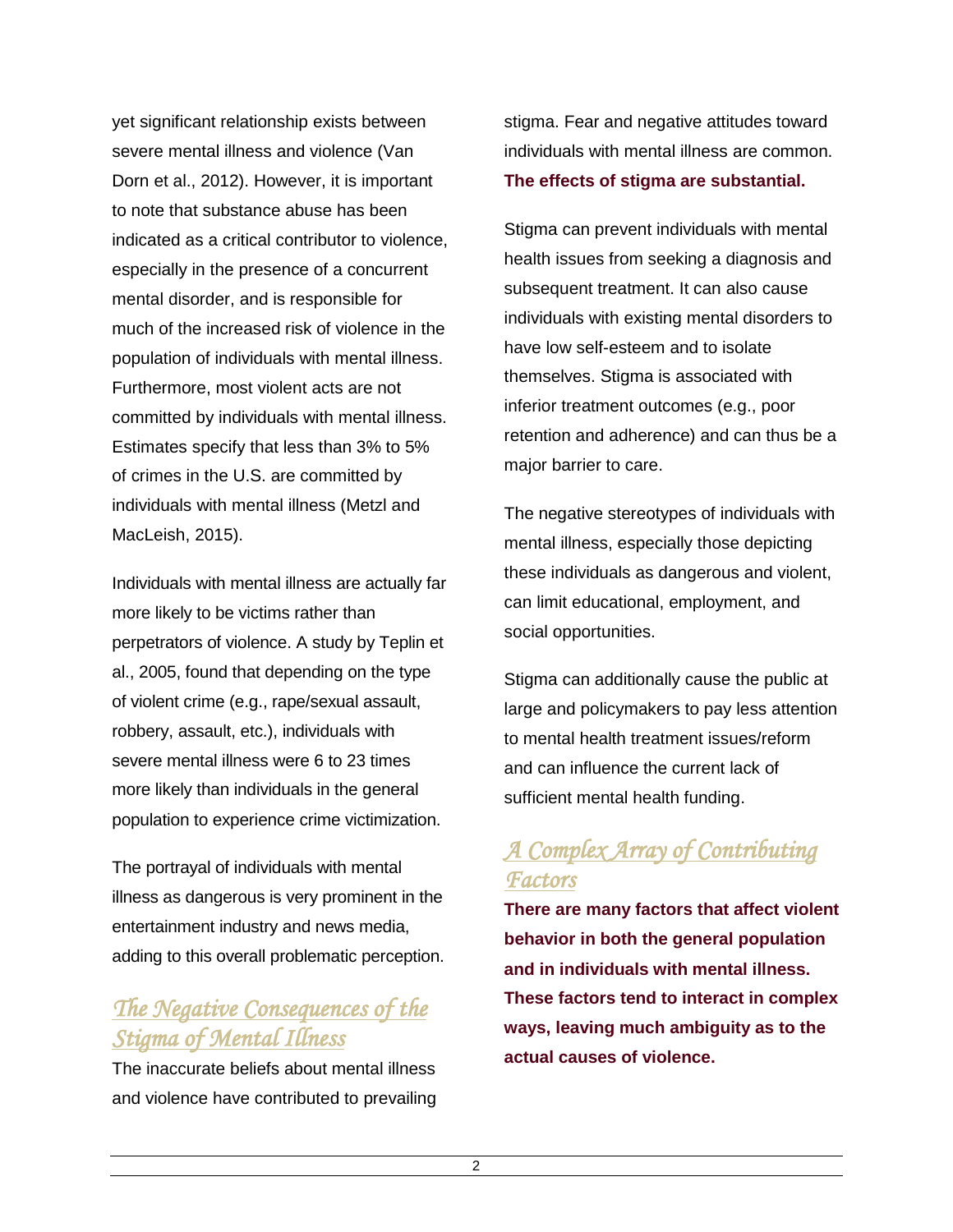Substance abuse, whether in the presence of a concurrent mental disorder or not, has a significant association with violence. A study by Fazel et al., 2009, found that individuals with schizophrenia and substance abuse comorbidity had a significantly increased risk of violence

death of a loved one, loss of a job, etc.) and socioeconomic status.

Understanding these factors and their interactions may aid in the assessment and prediction of violence among individuals with severe mental illness. Key elements to

(27.6% had committed at least on violent offense), especially in comparison to the relatively small risk of violence among

#### *The Truth about Gun Violence and Mental Illness*

*"The fact of the matter is that scapegoating those with mental illness after tragic instances of gun violence is not making us safer, nor is it promoting mental health. In being selective about what kinds of gun violence - or which victims - deserve our concern, and choosy about when mental health issues warrant our attention, we merely pay lip service to tackling either. It's wonderful to call for systemic reforms, to promote legislation, and prioritize mental health; but if political support is informed by stigma and conditionally granted, it helps no one."*

*– Huffington Post*

include substance use, history of violence, age and gender, and socioeconomic condition. However, given the lack of violence by

evaluate could

individuals with schizophrenia without comorbid substance abuse (only 8.5% had committed at least one violent offense). This study also discovered evidence from unaffected sibling data that suggests significant familial confounding of the association between schizophrenia and violence. These familial factors could include genetic or early environment contributors (e.g., poverty or exposure to violence).

Other factors that may contribute to violence among individuals with mental illness include personal stressors (e.g., divorce,

most individuals with mental illness and the complexity of the interactions between mental illness and these elements, preventing violence by means of identifying individuals with mental illness at increased risk of committing violent acts could be potentially unreliable at best and further damaging at worst.

### *Change is Necessary*

Overcoming the public misconceptions that individuals with mental illness are intrinsically violent and that most major acts of violence are committed by individuals with mental illness is critically important. Decreasing this ignorance could allow for